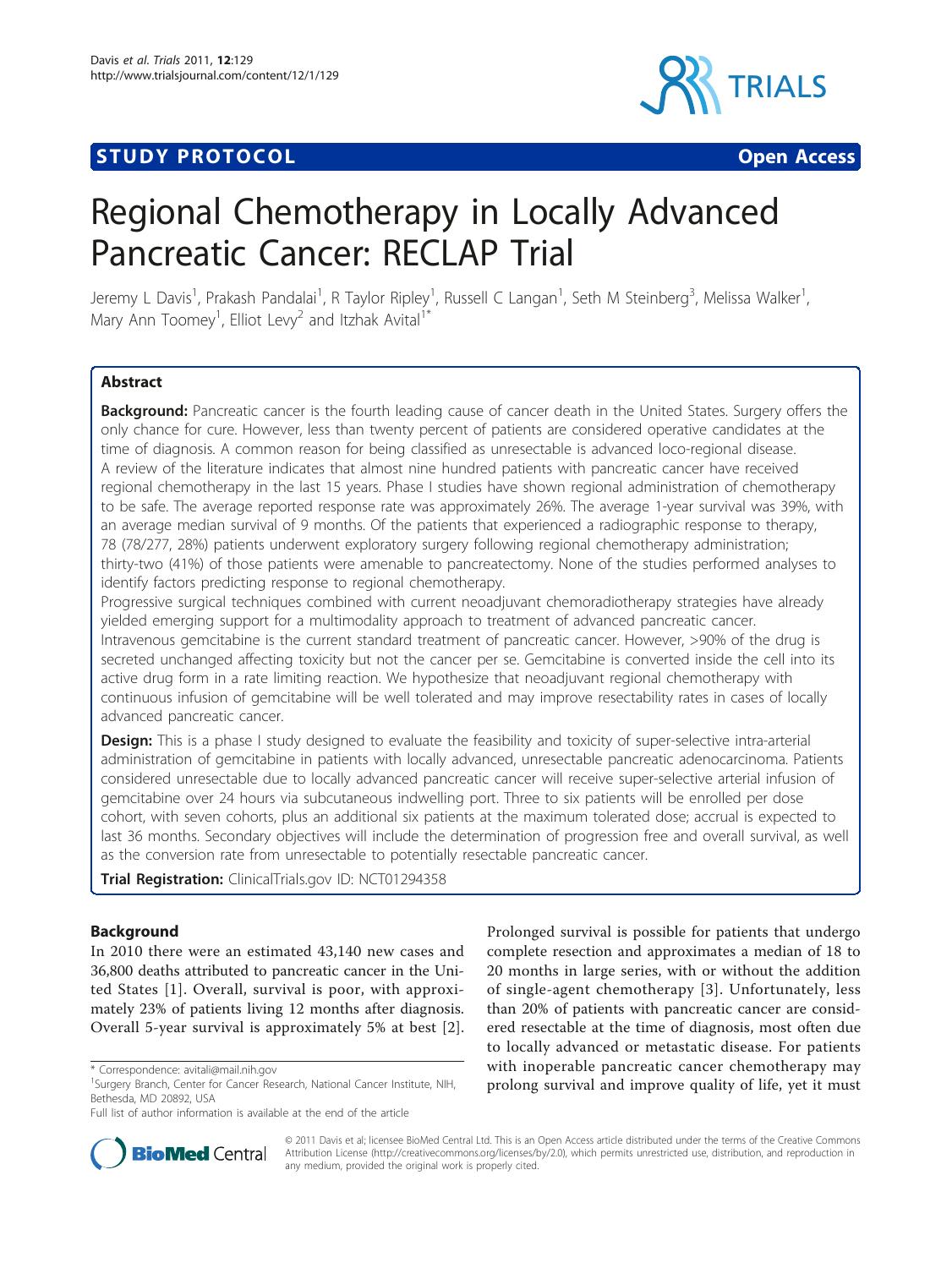be considered truly palliative in patients without a surgical treatment option [\[4\]](#page-6-0).

Since the 1950s, regional administration of chemotherapy has been evaluated in many cancers and in some cases proven an effective therapy for local and regional disease. The pharmacologic rationale for regional drug delivery is to increase drug concentrations at tumor sites and limit systemic drug exposure and its sequelae [[5\]](#page-6-0). In 1958 Creech et al. described the use of regional isolation perfusion with nitrogen mustard compounds in the treatment of 24 patients with a variety of cancers [\[6](#page-6-0)]. This report was the first to employ the use of an extracorporeal circuit in the administration of regional chemotherapy. Since that time, the role of regional chemotherapy administration as an adjunctive therapy in patients with locally advanced or regional disease has been well established. Regional administration of chemotherapy is used to treat local-regional and metastatic disease for many cancer histologies. Examples of effective regional therapy include isolated limb perfusion, hyperthermic intraperitoneal chemotherapy, intrathecal, and intravesicular chemotherapy [\[7](#page-6-0)-[11\]](#page-7-0). The Surgery Branch of the National Cancer Institute has accumulated significant experience over the years with limb perfusion, peritoneal perfusion, and liver perfusion.

A comprehensive search of the Medline database was performed by the authors to identify all published reports of regional therapy for pancreatic cancer in the English language literature (manuscript in preparation). Medical subject heading (MeSH) terms used included: pancreatic neoplasms; infusions, intra-arterial; chemotherapy, cancer, regional perfusion. Case reports, dose-escalation trials, and studies of adjuvant regional chemotherapy alone were excluded. Reports including multiple gastrointestinal histologies were included only if the patients with pancreatic cancer diagnoses were clearly identified and data amenable to separate analysis. Data collected included the year of publication, size of series, patient demographics, pathologic details including UICC (International Union Against Cancer) stage, type of regional therapy, toxicity and complications, response rate, and survival rate when available. Instances in which institutions published updated patient data or combined analyses, the most recent publications were used.

Twenty-one reports published between 1995 and January 2010, described 895 patients with pancreatic cancer treated with regional chemotherapy. The majority of these studies were small series or sequential, uncontrolled trials. The majority of the patients (>95%) were diagnosed with pancreatic ductal adenocarcinoma. Virtually all patients were described as having locally advanced (stage III) or metastatic cancer (stage IV) at the time of treatment. In over half of reports (11/21)

patients were allowed to have undergone prior curative or palliative surgery and, in studies in which it was reported, 11% of patients (59/543) received radiation or chemotherapy prior to receiving regional chemotherapy. One year survival rates approximated those seen with systemic chemotherapy. Unfortunately, the analysis of heterogeneous reports of a non-standardized treatment strategy is limited not only by the inherent bias associated with each study, but also the retrospective nature of any such review. Despite these limitations, a review of the existing literature on an experimental method of treating this lethal disease is necessary for the advancement of future investigation.

The primary endpoints reported in most of the studies described above were tumor response and survival. World Health Organization (WHO) criteria for objective tumor response were used by 71% (15/21) of studies, while 19% (4/21) cited no objective criteria. The average response rate reported was  $25.9\%$  (n = 19 studies). The average 1-year survival was  $38.9\%$  (n = 10), with an average median survival of 9 months ( $n = 18$ ). The most commonly reported toxicities were hematologic and gastrointestinal, however 7 studies that reported toxicity did not use standardized reporting criteria. In total, there were 199 cases of grade 1-2, and 47 cases of grade 3-4 gastrointestinal toxicity; 142 cases of grade 1-2 and 70 cases of grade 3-4 hematologic toxicity. At least two studies reported instances of duodenal ulceration while others reported complications including arterial dissection, catheter dislocation, inguinal hematoma, lymphatic fistula, and deep vein thrombosis. Based on radiographic responses to therapy, 78 out of 277 patients (28%) were taken to surgery following regional chemotherapy administration; thirty-two (41%) of those patients were amenable to pancreatectomy or necrosectomy. There were no complete responses to regional chemotherapy reported. No studies performed analyses to identify factors predicting response to regional chemotherapy. Also, no studies compared survival of responding patients versus non-responding patients.

Regional chemotherapy techniques used in these twenty-one studies included arterial infusion and perfusion, with or without hemofiltration. Celiac axis infusion (CAI) was used in a majority of studies (57.1%) whereas selective arterial infusion (SAI; 23.8%) and hypoxic abdominal perfusion (HAP: 28.6%) were used less often. In two studies, HAP and CAI were utilized sequentially. In an attempt to direct blood flow to tumor or pancreas only, three studies utilized selective arterial embolization prior to arterial infusion. Variations to arterial catheterization, including percutaneous versus open surgical approach, appeared to reflect changes in experience or the use of newer technologies over time. A variety of chemotherapeutic agents were used alone or in combination;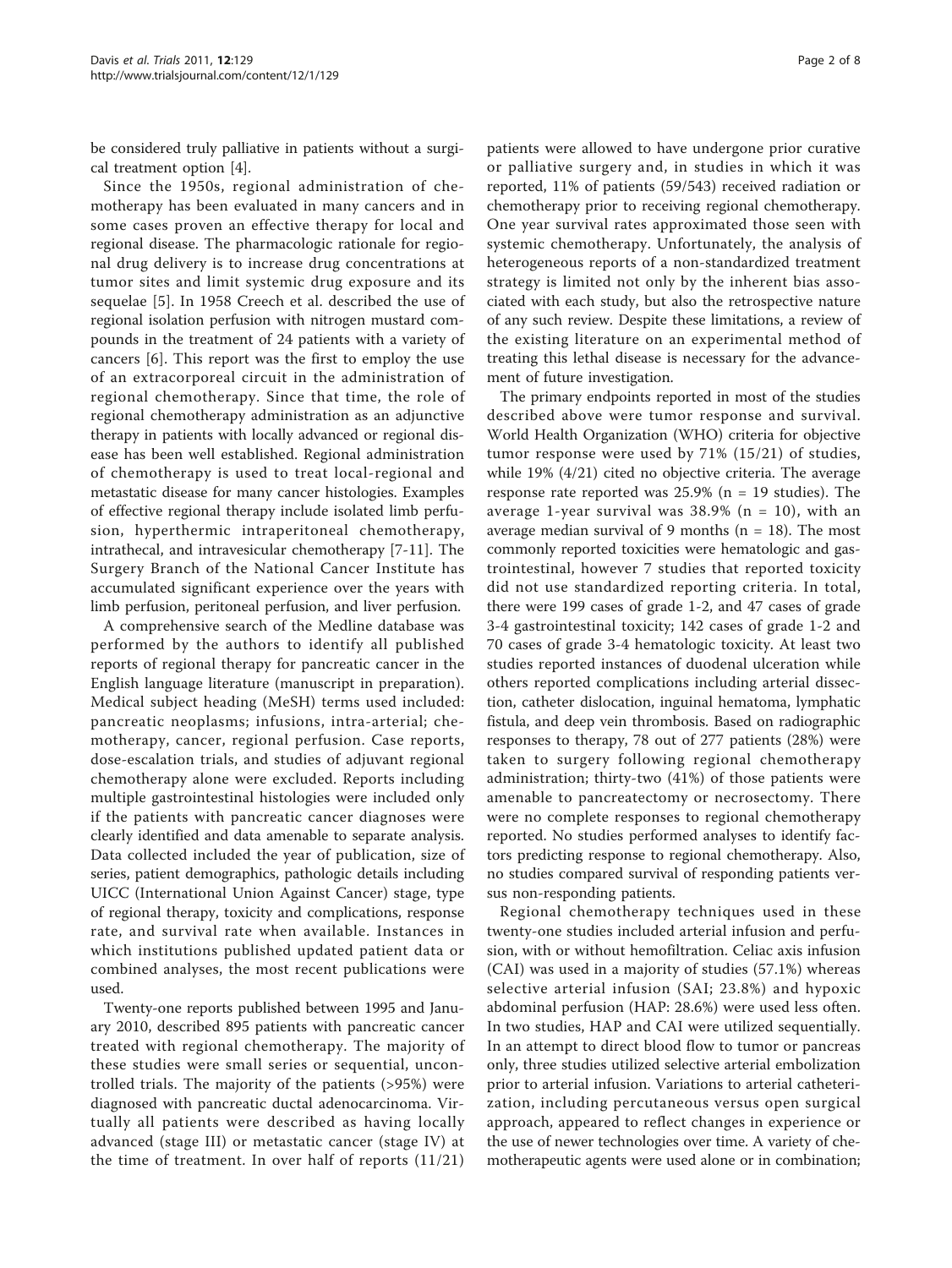5-FU was used most often (57.1%) followed by mitomycin-C (MMC; 47.6%), cisplatinum (CDDP; 38.1%), gemcitabine (23.8%), mitoxantrone (19%), epirubicin and carboplatin (14.3%), methotrexate (4.8%) and melphalan (4.8%). Three studies also included adjuncts to chemotherapy: warfarin, angiotensin-II, and degradable starch microspheres.

## Rationale for gemcitabine

Gemcitabine is a pro-drug that requires intracellular phosphorylation for conversion to the active difluorodeoxycytidine disphosphate (dFdCDP) and triphosphate (dFdCTP) metabolites. dFdCTP competes with dCTP for incorporation into DNA by DNA polymerase; once incorporated into DNA, dFdCTP is resistant to removal within the DNA strand by DNA polymerase resulting in DNA fragmentation and apoptosis. Additionally, dFdCTP competitively inhibits DNA polymerase resulting in a decrease in intracellular dCTP and preferential incorporation of dFdCTP into DNA (referred to as self-potentiation). The pharmacokinetics of dFdCTP are linear; however, the phosphorylation and metabolism of dFdCTP are saturable at dose rates above 10 mg/m $^2$ /min [\[12\]](#page-7-0). This observation suggests that perhaps smaller doses given over longer period of time may potentiate the cytotoxic effect of gemcitabine. Indeed providing proof of this principle, Tempero et al. reported improved median survival (5.0 vs. 8.0 mo; p = 0.013) and 2-yr survival rates (2.2% vs. 18.3%;  $p = 0.007$ ) when comparing the recommended dose of single agent gemcitabine 1000 mg/m<sup>2</sup> given as a 30-minute infusion weekly, compared with a fixed dose rate (FDR) infusion given at 10 mg/m $^2$ /min (1500 mg/m $^2$  over 150 minutes) [[13,14\]](#page-7-0).

Based on the pharmacology of gemcitabine described above, two studies reported on prolonged administration of gemcitabine. Anderson et al. reported on a phase-I study of a 24 hour infusion of gemcitabine in previously untreated patients with inoperable nonsmall-cell lung cancer. A total of 24 patients were studied. Gemcitabine was administered intravenously as a 24-hour infusion on days 0, 7 and 14 every 28 days. Dose levels were 10, 20, 40, 80, 120, 180, and 210 mg/ m<sup>2</sup>/24 hr. The maximum tolerated dose (MTD) was 180 mg/m<sup>2</sup>/24 hr and the dose limiting toxicity (DLT) was neutropenia and lethargy [[15\]](#page-7-0). Rajdev et al. reported on a phase-I trial of gemcitabine administered as a 96-hour continuous intravenous infusion in patients with advanced carcinoma and lymphoma. Gemcitabine was initially given at 1 mg/m $^2$ /24 hr for 48 hours, then 72 hours and finally 96 hours [[16](#page-7-0)]. The dose was then increased to 2, 4, 6, 10, 15, 20 and  $25 \, \text{mg/m}^2/24$  hr for 96 hours. Thirty four patients were treated with a variety of tumors. The MTD was  $8 \text{ mg/m}^2$ /24 hr for 96-hour infusions given every

Page 3 of 8

3 weeks and 6 mg/m $^2$ /24 hr for 96-hour infusions given every 2 weeks. The most common grade 2 or higher toxicity at all dose levels included fever, dyspnea, mucositis hypotension, nausea, vomiting, and fatigue. Neutropenia and thrombocytopenia were uncommon.

In summary, greater than 80% of patients with pancreatic cancer have unresectable primary tumors at the time of diagnosis, most often due to locally advanced disease. This represents a significant proportion of patients with a small chance for meaningful survival at 5-years. The application of local-regional chemotherapy for advanced pancreatic cancer has been posited not only as a method of effectively treating locally advanced disease, but also as a means of transforming a previously unresectable tumor into a resectable one, thereby potentially improving long-term survival. Therefore, a prospective phase I study has been designed to evaluate the safety and efficacy of selective regional infusion of gemcitabine in patients with locally advanced, unresectable pancreatic cancer.

## Methods

The Regional Chemotherapy in Locally Advanced Pancreatic Cancer (RECLAP) Trial was approved by the Institutional Review Board (IRB) of the National Cancer Institute, National Institutes of Health, Bethesda, Maryland, USA.

## Design

This study is a phase I trial with inter-patient and intra-patient dose escalation scheme in which cohorts of patients will be treated with increasing doses of gemcitabine administered as a super-selective continuous arterial infusion over 24 hours. The trial schema is illustrated in Figure [1](#page-3-0). The study will be performed at the Clinical Center of the NIH by the Surgery Branch, NCI in Bethesda, Maryland, USA. Patients who have been diagnosed with unresectable, locally advanced pancreatic cancer will be enrolled. The diagnosis must be histologically or cytologically confirmed as pancreatic adenocarcinoma with no extra-pancreatic disease except regional lymph nodes. The disease should be deemed resectable by previously published and accepted criteria for surgical resection [[17](#page-7-0)]. Patients may have previously received chemotherapy and/or radiation therapy.

## Dose-escalation and limiting toxicity

The starting dose of cohort 1 (3 patients) will be 18 mg/ m2 /24 hr, which is 10% of the 24-hour systemic infusion gemcitabine dose. The maximum tolerated dose is the highest dose that induces dose limiting toxicity in no more than 1 patient among a cohort of 6 patients.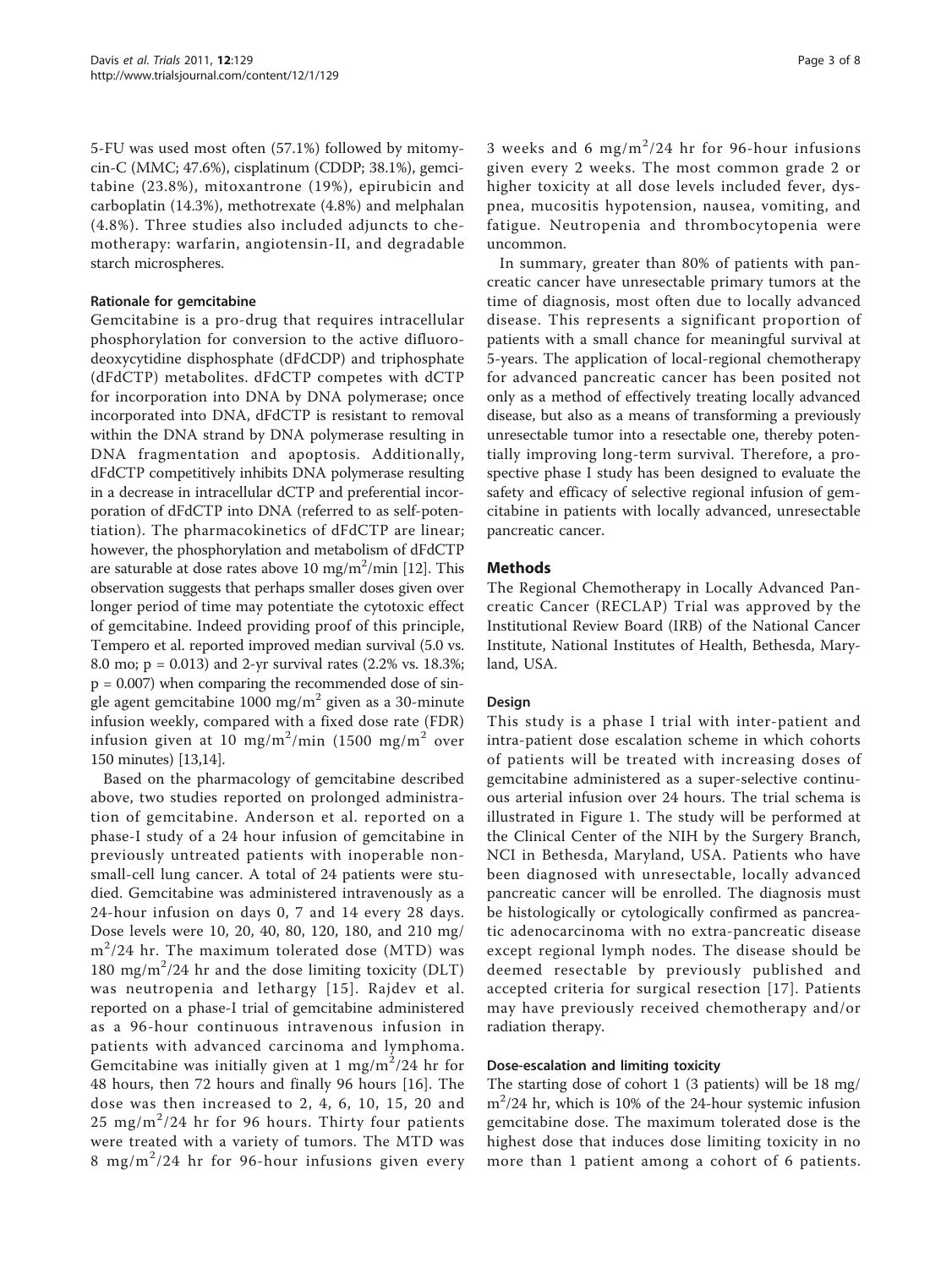<span id="page-3-0"></span>

Patient will be divided into 7 cohorts and will begin dosing at successively higher doses until MTD is established, or up to  $165 \text{ mg/m}^2/24 \text{ hr}$ .

-Cohort 1: 18 mg/m<sup>2</sup>/24 hr -Cohort 2: 36 mg/m<sup>2</sup>/24 hr -Cohort 3: 72 mg/m<sup>2</sup>/24 hr -Cohort 4: 96 mg/m<sup>2</sup>/24 hr -Cohort 5: 115 mg/m<sup>2</sup>/24 hr -Cohort 6: 138 mg/m<sup>2</sup>/24 hr -Cohort 7: 165 mg/m<sup>2</sup>/24 hr

Patients who complete the first cycle of a course without experiencing any dose limiting toxicities may escalate to the next dose level for subsequent cycles. Patients who escalate to higher dose levels will not count towards accrual to the higher cohort but will remain in their initial cohort. The rational for using

intra-patient dose escalation is as follows: Unresectable locally advanced pancreatic cancer is a deadly disease without effective therapy; if toxicity is not exhibited by any particular patient, it is reasonable to assume that dose escalation is safe. This will afford patients who start in the early cohorts and do not exhibit toxicity a potential chance to benefit from the trial by progressing to a higher dose level. Toxicity data will be derived from the first dose level and we will analyze the data in terms of cumulative toxicities.

## Data and Safety Monitoring

Careful evaluation to ascertain the toxicity and clinical response will be performed according to the standard of care. Any adverse events will be reported daily, assessed and treated properly by the principal investigator and clinical research team. Adverse events will be graded according to the Common Terminology Criteria for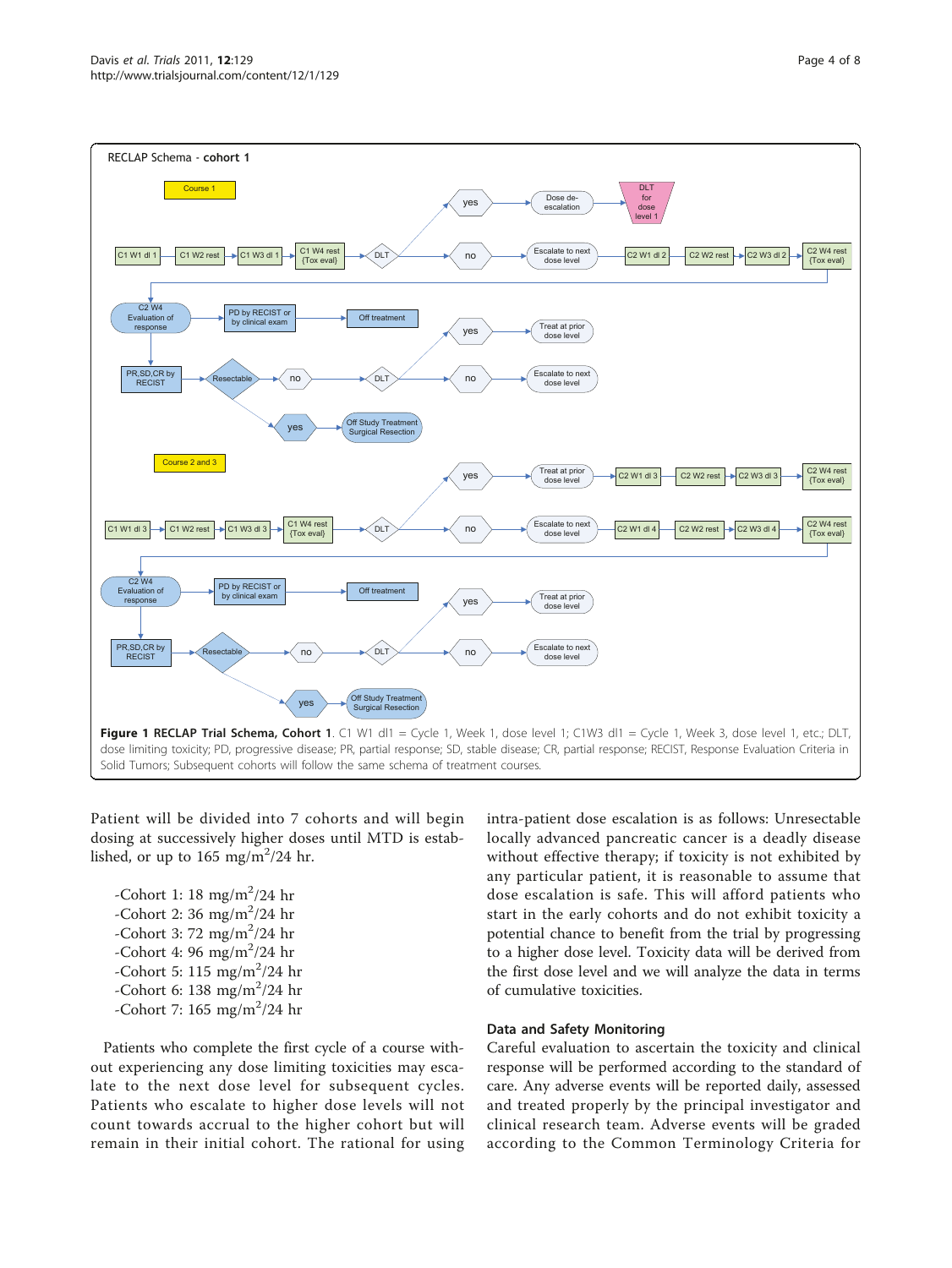Adverse Events (CTCAE version 4.0). Dose limiting toxicity is defined as all grade 3 or greater toxicities with the exception of grade 3 constitutional symptoms that persist for less than 72 hours, grade 3 and 4 myelosuppression (neutrophils and platelets) of less than 5 days duration, and grade 3 metabolic/laboratory events that are correctable within 24 hours. Accrual will be suspended, the IRB will be notified, and the dose escalation regimen will be reassessed if any of the following criteria are met during the first course (8 weeks) of treatment: Any treatment related deaths within 30 days of treatment, and if 2 of the first 5, or 3 of the first 10, 4 of the first 15, or 5 of the first 20 patients are taken off treatment due to treatment related toxicity. During the post-procedure period patients will receive standard of care supportive measures including analgesics, antiemetics and fluid hydration and all other medically necessary interventions as needed when in the best interest of the patient.

The principal investigator will monitor the data and toxicities to identify trends quarterly, and will be responsible for revising the protocol as needed to maintain safety. The NCI IRB will review submitted adverse events monthly to also evaluate trends and will require a follow up plan from the principal investigator whenever a trend is identified. A Center for Cancer Research (CCR) safety monitoring committee will monitor toxicity trends on this study on at least an annual basis and report any trends to the NCI IRB and principal investigator. Importantly, the study will be continuously monitored by an external monitoring entity that provides study auditing and monitoring services under contract with NIH. The number of patient records monitored is based on actual accrual.

## **Statistics**

The primary objective of this trial is to determine feasibility, toxicity and tolerability of this treatment after super-selective continuous arterial infusion of gemcitabine in patients with locally-advanced unresectable pancreatic cancer. The secondary objectives include: Conversion rate from unresectable to potentially resectable pancreatic cancer, progression free and overall survival, tumor response rate and to analyze potential selection criteria for patients who present with locally advanced pancreatic cancer that might benefit from this approach. It is expected that a maximum of 15 patients per year can be accrued onto this trial, and thus accrual will be completed in approximately 3 years. Allowing for a very small number of inevaluable patients, the accrual ceiling will be set at 50 patients.

Progression-free survival will also be evaluated using Kaplan-Meier curves and a two-tailed log rank test, as a secondary endpoint. Additionally, a prognostic factor evaluation using Cox proportional hazards modeling will take place after the study has concluded in order to identify factors that are associated with overall or progressionfree survival in patients receiving regional chemotherapy; this will be interpreted as a secondary endpoint.

## Inclusion and Exclusion Criteria

## Inclusion criteria

- Histologically or cytologically confirmed locally advanced pancreatic adenocarcinoma

- Must have evaluable disease by standard radiographic criteria

- Disease should be deemed unresectable

- Patients may be chemo naive or have received prior chemotherapy (including gemcitabine) and/or radiation

- Greater than or equal to 18 years of age

- Must be able to understand and sign the Informed Consent Document

- Clinical performance status of ECOG ≤2

- Life expectancy of greater than three months

- Patients of both genders must be willing to practice birth control during and for four months after receiving chemotherapy

- Absolute neutrophil count greater than  $1300/mm<sup>3</sup>$ without the support of filgrastim

- Platelet count greater than 75,000/mm<sup>3</sup>

- Hemoglobin greater than 8.0 g/dl

- Serum ALT/AST less or equal to 3 times the upper limit of normal.

- Serum creatinine less than or equal to 1.8 mg/dl unless the measured creatinine clearance is greater than 60 mL/min/1.73 m<sup>2</sup>

- Total bilirubin less than or equal to 2 mg/dl

- PT within 2 seconds of the upper limit of normal or INR≤1.8

- No history of prior/other malignancies within the 2 years prior to enrollment with the exception of

## basal cell carcinoma

## Exclusion criteria

- Metastatic disease including malignant ascites

- Women of child-bearing potential who are pregnant or breastfeeding

- Active systemic infections, coagulation disorders or other major medical illnesses of the cardiovascular, respiratory or immune system, myocardial infarction, heart failure

- Childs B or C cirrhosis or with evidence of severe portal hypertension by history, endoscopy, or radiologic studies

- Weight less than 40 kg

- Significant ascites, greater than 1000cc in the absence of peritoneal disease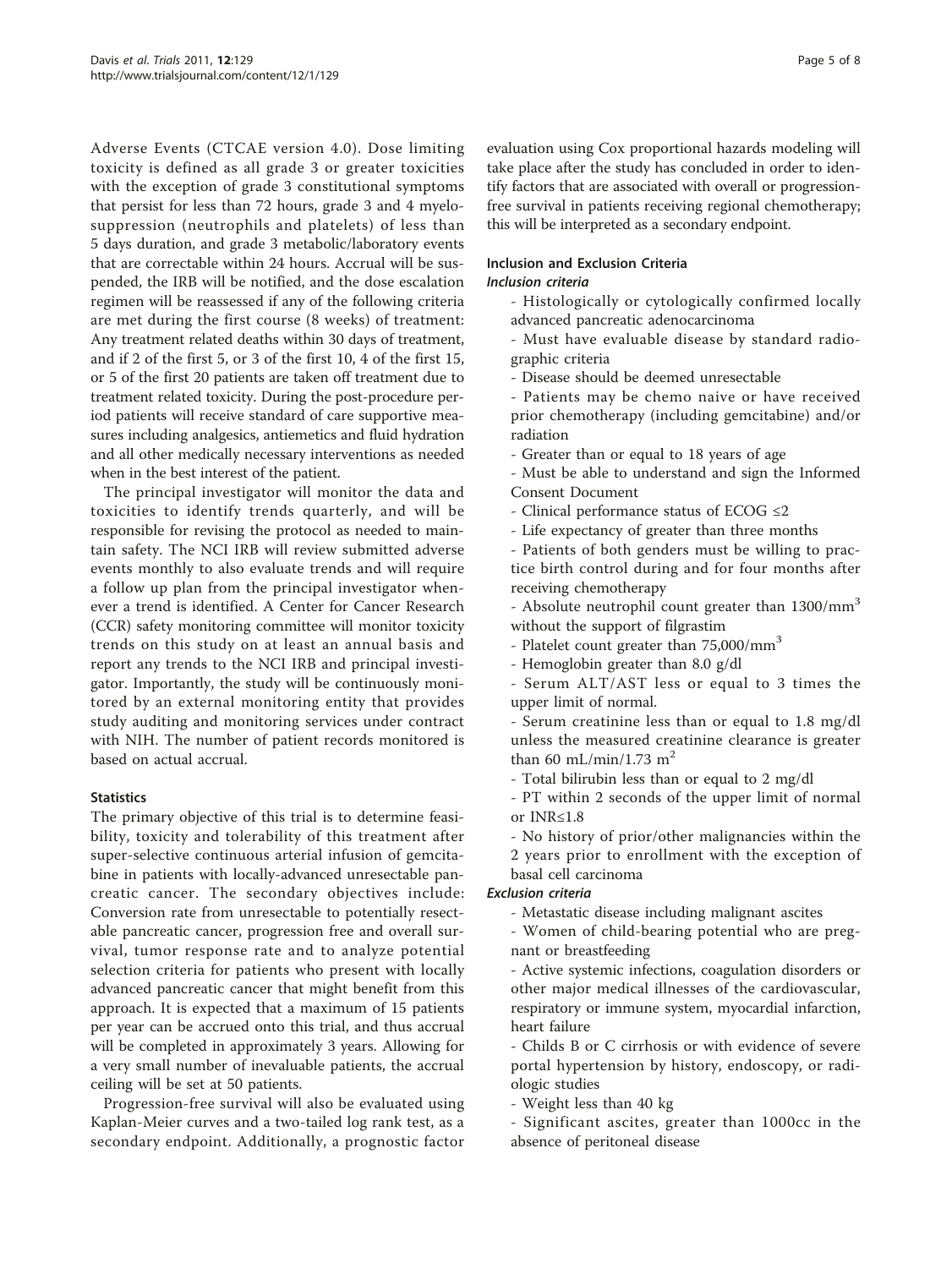- Concomitant medical problems that would place the patient at an unacceptable risk for the procedure

- Need for concurrent chemotherapy

## Intervention

Catheter placement will be performed in the Interventional Radiology Section. The catheterization procedure will be performed as per routine and according to a three-step strategy; 1) arterial redistribution will be performed as necessary, 2) percutaneous placement of the indwelling infusion catheter and port, and 3) evaluation of catheter position and patency and management of drug distribution.

The purpose of arterial redistribution procedures is to 1) reduce pancreatic arterial supply from multiple branches to a single (or few) feeding artery(s) for infusion purposes, and 2) occlude non-target arteries that arise from the chemoinfusion site which supply nontarget intraabdominal organs. In general, pancreatic head neoplasms will be supplied by the anterior and posterior pancreaticoduodenal arteries and inferior pancreaticoduodenal arteries, whereas the pancreatic body and cauda tumors are supplied by the dorsal pancreatic artery, the great pancreatic artery, and the caudal pancreatic artery, all branches of the splenic artery. Homma et al. developed a strategy in which pancreatic arterial branches are super-selectively embolized, leaving the great and caudal pancreatic arteries alone arising from the splenic artery as the chemoinfusion source for any tumor in the entire pancreas [\[18\]](#page-7-0).

Following selective catheterization of the superior mesenteric artery, superior mesenteric arteriography will be performed to identify accessory or replaced hepatic vasculature, as well as to assess the patency of the inferior pancreaticoduodenal arcade. If the pancreaticoduodenal branches from the gastroduodenal artery are stenotic or encased by tumor, coil embolization of the inferior pancreaticoduodenal artery/arcade will be performed through the origin of this vessel from the superior mesenteric artery.

Celiac arteriography will then be performed to identify hepatic and splenic arterial anatomy, followed by selective gastroduodenal and splenic arteriography to recognize pancreatic supply as well as non-target vessels supplying the duodenum, or stomach. The anterior and posterior superior pancreaticoduodenal arteries and the gastroduodenal arteries will then undergo coil embolization. If computed tomography (CT) angiography or similar study previously demonstrated supply to the target pancreatic tumor from the dorsal pancreatic artery (splenic artery origin), then this vessel will be embolized as well. As a result of the embolization steps, the only remaining arterial supply to the pancreatic tumor will be the great pancreatic and caudal pancreatic artery branches of the splenic artery [\[19](#page-7-0)]. The above described maneuvers will be performed; however it may not always be possible to perform in all patients due to vascular variation. In these cases a selective infusion will be done via the most prominent artery supplying the tumor.

Following the selective embolization steps described above, the tip of the infusion catheter will be placed in the splenic artery proximal to the great and caudal pancreatic arteries. If a different diagnostic catheter is used for the selective angiography and embolization, catheter exchange will be performed for the infusion catheter in routine fashion. Cone bead CT arteriography will be performed with iodinated contrast injection through the infusion catheter to confirm opacification of the entire pancreas. A subcutaneous pocket will be created in the lower abdominal or lateral thigh soft tissues, and the trailing end of the infusion catheter will be pulled subcutaneously into the pocket for port attachment.

#### Post-procedure care and follow up

Patients will be admitted to the NIH Clinical Center and receive routine post-procedure care. Imaging studies will confirm catheter placement the evening of and the morning following the procedure. Initial treatment may begin the morning following embolization or when all procedure related toxicities have resolved and imaging confirms placement of the catheter. During treatment patients will be monitored for pancreatic-related complications and any other gastrointestinal, metabolic, hematologic and constitutional symptoms. Prior to discharge patients will receive instructions regarding subcutaneous port and catheter care, as well as completion of the patient diary and potential toxicities.

Patients will undergo evaluation for response at the end of each course (every 8 weeks) with computed tomography of the chest, abdomen and pelvis with pancreas protocol. Magnetic resonance imaging and positron emission tomography will be used if indicated. Response to therapy will be determined using RECIST criteria and EASL [[20,21](#page-7-0)]. Potential conversion to resectability following treatment will be determined using standard radiographic criteria. Patients must be off chemotherapy for at least 4 weeks and all toxicities must resolve to grade 1 or less prior to surgery.

#### Endpoints

#### Primary Objectives

- To evaluate feasibility and toxicity of intra-arterial gemcitabine therapy
- To establish the maximum tolerated dose

## Secondary Objectives

- To evaluate response rate using RECIST and EASL criteria
- To determine progression free and overall survival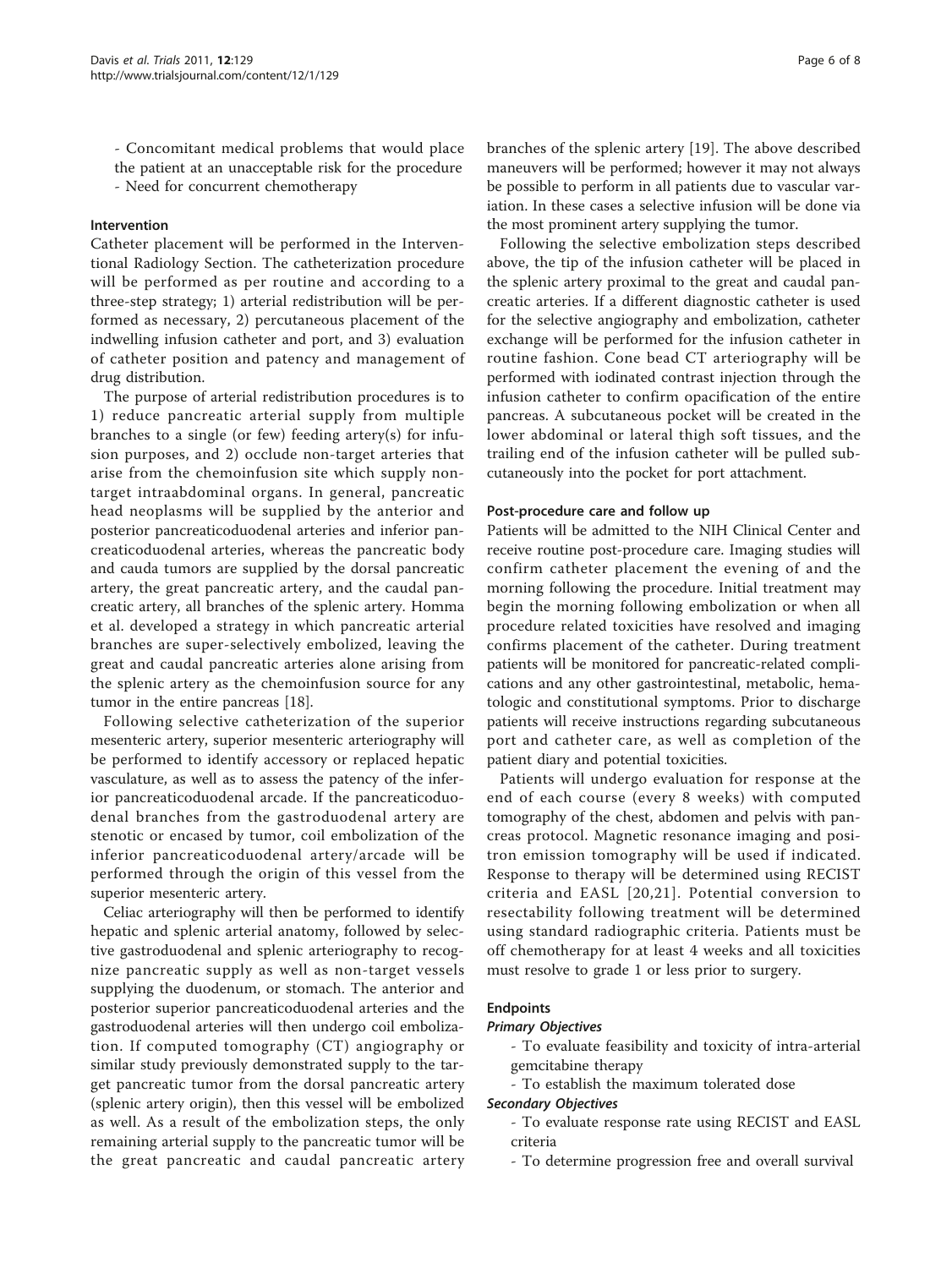<span id="page-6-0"></span>- To evaluate the conversion rate from unresectable to potentially resectable pancreatic cancer

- To analyze potential selection criteria to be used in future studies for patients who present with marginally unresectable or unresectable locally-advanced pancreatic cancer

## **Discussion**

The optimal treatment for pancreatic cancer is complete resection followed by adjuvant systemic chemotherapy. Due to late-stage diagnosis most patients have limited chance for curative resection, thus novel approaches for early detection and effective treatment must be explored. In addition, new approaches that will convert unresectable locally advanced pancreatic cancer into a resectable state might result in better outcome as surgical extirpation provides the only chance to survive 5 years. In cases which tumors are detected early enough to allow resection, the choice of adjuvant chemotherapy is based on the results of a randomized clinical trial that demonstrated significant improvement in median overall survival favoring gemcitabine over observation alone [3]. The addition of targeted molecular agents or cytotoxic drugs to gemcitabine adds little or no clinical benefit to patients with this disease to date [[22,23](#page-7-0)]. Likewise, although encouraging, current data are not definitive regarding the benefit of adjuvant chemoradiotherapy. Therefore, increasing the rate of resection for patients with pancreatic cancer may represent a practical approach to improve survival for patients currently without a surgical treatment option. Achieving this goal requires neoadjuvant therapy that mediates substantial tumor regression, potentially allowing for complete resection in previously unresectable patients.

This study offers an innovative approach for locally advanced unresectable pancreatic cancer: a twenty-fourhour highly selective intra-arterial infusion of gemcitabine. This approach offers two advantages: First, based on the pharmacodynamics and pharmacokinetics of gemcitabine, a lower dose infused over prolonged time will optimally saturate the enzyme responsible for the conversion of gemcitabine into its two active metabolites resulting in higher concentrations of intracellular active gemcitabine, and second, selective intra-arterial delivery of gemcitabine will avoid systemic toxicity and first pass degradation of gemcitabine by the small-bowel and the liver. Local administration of gemcitabine to the pancreas has been shown to be safe with low morbidity.

#### List of abbreviations

CAI: celiac artery infusion - the infusion of chemotherapy via an intra-arterial catheter positioned within the celiac artery; SAI: selective arterial infusion the infusion of chemotherapy via an intra-arterial catheter positioned within

vessels selected for tumor-specific infusion; HAP: hypoxic abdominal perfusion - the perfusion of chemotherapy utilizing arterial inflow catheters, venous return catheters and an extra-corporeal circuit; MTD: maximum tolerated dose - the highest dose that induces dose limiting toxicity in no more than 1 patient among a cohort of 6 patients; DLT: dose limiting toxicity - defined as all grade 3 or greater toxicities with the exception of grade 3 constitutional symptoms that persist for less than 72 hours, grade 3 and 4 myelosuppression (neutrophils and platelets) of less than 5 days duration, and grade 3 metabolic/laboratory events that are correctable within 24 hours; **ECOG**: Eastern Cooperative Oncology Group; **AST**: aspartate aminotransferase; ALT: alanine aminotransferase; PT/INR: prothrombin time/ international normalized ratio; RECIST: Response Evaluation Criteria In Solid Tumors; **EASL**: European Association for the Study of the Liver

#### Acknowledgements

This study is supported by the Intramural Research Program of the NIH, National Cancer Institute, Center for Cancer Research, Bethesda, MD, USA.

#### Author details

<sup>1</sup>Surgery Branch, Center for Cancer Research, National Cancer Institute, NIH Bethesda, MD 20892, USA. <sup>2</sup>Interventional Radiology Department, Center for Cancer Research, National Cancer Institute, NIH, Bethesda, MD 20892, USA. <sup>3</sup> Biostatistics and Data Management Section, Center for Cancer Research National Cancer Institute, NIH, Bethesda, MD 20892, USA.

#### Authors' contributions

IA is the principal investigator for the study described in the manuscript. JLD and IA are responsible for the concept and design. JLD, PP, RTR, RCL, SMS, MW, MAT, EBL and IA made significant contributions to protocol validity, design, drafting, and revising of the manuscript. SMS developed the statistical considerations for the trial. JLD, PP, RTR, RCL, SMS, MAT, and IA contributed to the scientific accuracy of the manuscript. All authors read and approved the final manuscript.

#### Competing interests

The authors declare that they have no competing interests.

Received: 27 February 2011 Accepted: 19 May 2011 Published: 19 May 2011

#### References

- 1. Jemal A, Siegel R, Xu J, Ward E: Cancer statistics. CA: a cancer journal for clinicians 2010, 60:277-300, 2010.
- 2. Sener SF, Fremgen A, Menck HR, Winchester DP: [Pancreatic cancer: a report of](http://www.ncbi.nlm.nih.gov/pubmed/10401733?dopt=Abstract) [treatment and survival trends for 100,313 patients diagnosed from 1985-](http://www.ncbi.nlm.nih.gov/pubmed/10401733?dopt=Abstract) [1995, using the National Cancer Database.](http://www.ncbi.nlm.nih.gov/pubmed/10401733?dopt=Abstract) J Am Coll Surg 1999, 189:1-7.
- 3. Oettle H, Post S, Neuhaus P, Gellert K, Langrehr J, Ridwelski K, Schramm H, Fahlke J, Zuelke C, Burkart C, et al: [Adjuvant chemotherapy with](http://www.ncbi.nlm.nih.gov/pubmed/17227978?dopt=Abstract) [gemcitabine vs observation in patients undergoing curative-intent](http://www.ncbi.nlm.nih.gov/pubmed/17227978?dopt=Abstract) [resection of pancreatic cancer: a randomized controlled trial.](http://www.ncbi.nlm.nih.gov/pubmed/17227978?dopt=Abstract) Jama 2007, 297:267-277.
- 4. Yip D, Karapetis C, Strickland A, Steer CB, Goldstein D: [Chemotherapy and](http://www.ncbi.nlm.nih.gov/pubmed/16855985?dopt=Abstract) [radiotherapy for inoperable advanced pancreatic cancer.](http://www.ncbi.nlm.nih.gov/pubmed/16855985?dopt=Abstract) Cochrane Database Syst Rev 2006, 3:CD002093.
- Collins JM: [Pharmacologic rationale for regional drug delivery.](http://www.ncbi.nlm.nih.gov/pubmed/6547166?dopt=Abstract) J Clin Oncol 1984, 2:498-504.
- Creech O Jr, Krementz ET, Ryan RF, Winblad JN: [Chemotherapy of cancer:](http://www.ncbi.nlm.nih.gov/pubmed/13583933?dopt=Abstract) [regional perfusion utilizing an extracorporeal circuit.](http://www.ncbi.nlm.nih.gov/pubmed/13583933?dopt=Abstract) Ann Surg 1958, 148:616-632.
- 7. Cornett WR, McCall LM, Petersen RP, Ross MI, Briele HA, Noyes RD, Sussman JJ, Kraybill WG, Kane JM, Alexander HR, et al: [Randomized multicenter trial of](http://www.ncbi.nlm.nih.gov/pubmed/16943537?dopt=Abstract) [hyperthermic isolated limb perfusion with melphalan alone compared with](http://www.ncbi.nlm.nih.gov/pubmed/16943537?dopt=Abstract) [melphalan plus tumor necrosis factor: American College of Surgeons](http://www.ncbi.nlm.nih.gov/pubmed/16943537?dopt=Abstract) [Oncology Group Trial Z0020.](http://www.ncbi.nlm.nih.gov/pubmed/16943537?dopt=Abstract) J Clin Oncol 2006, 24:4196-4201.
- 8. Park BJ, Alexander HR, Libutti SK, Wu P, Royalty D, Kranda KC, Bartlett DL: [Treatment of primary peritoneal mesothelioma by continuous](http://www.ncbi.nlm.nih.gov/pubmed/10493628?dopt=Abstract) [hyperthermic peritoneal perfusion \(CHPP\).](http://www.ncbi.nlm.nih.gov/pubmed/10493628?dopt=Abstract) Ann Surg Oncol 1999, 6:582-590.
- 9. Markman M, Bundy BN, Alberts DS, Fowler JM, Clark-Pearson DL, Carson LF, Wadler S, Sickel J: [Phase III trial of standard-dose intravenous cisplatin](http://www.ncbi.nlm.nih.gov/pubmed/11181662?dopt=Abstract) [plus paclitaxel versus moderately high-dose carboplatin followed by](http://www.ncbi.nlm.nih.gov/pubmed/11181662?dopt=Abstract) [intravenous paclitaxel and intraperitoneal cisplatin in small-volume](http://www.ncbi.nlm.nih.gov/pubmed/11181662?dopt=Abstract)